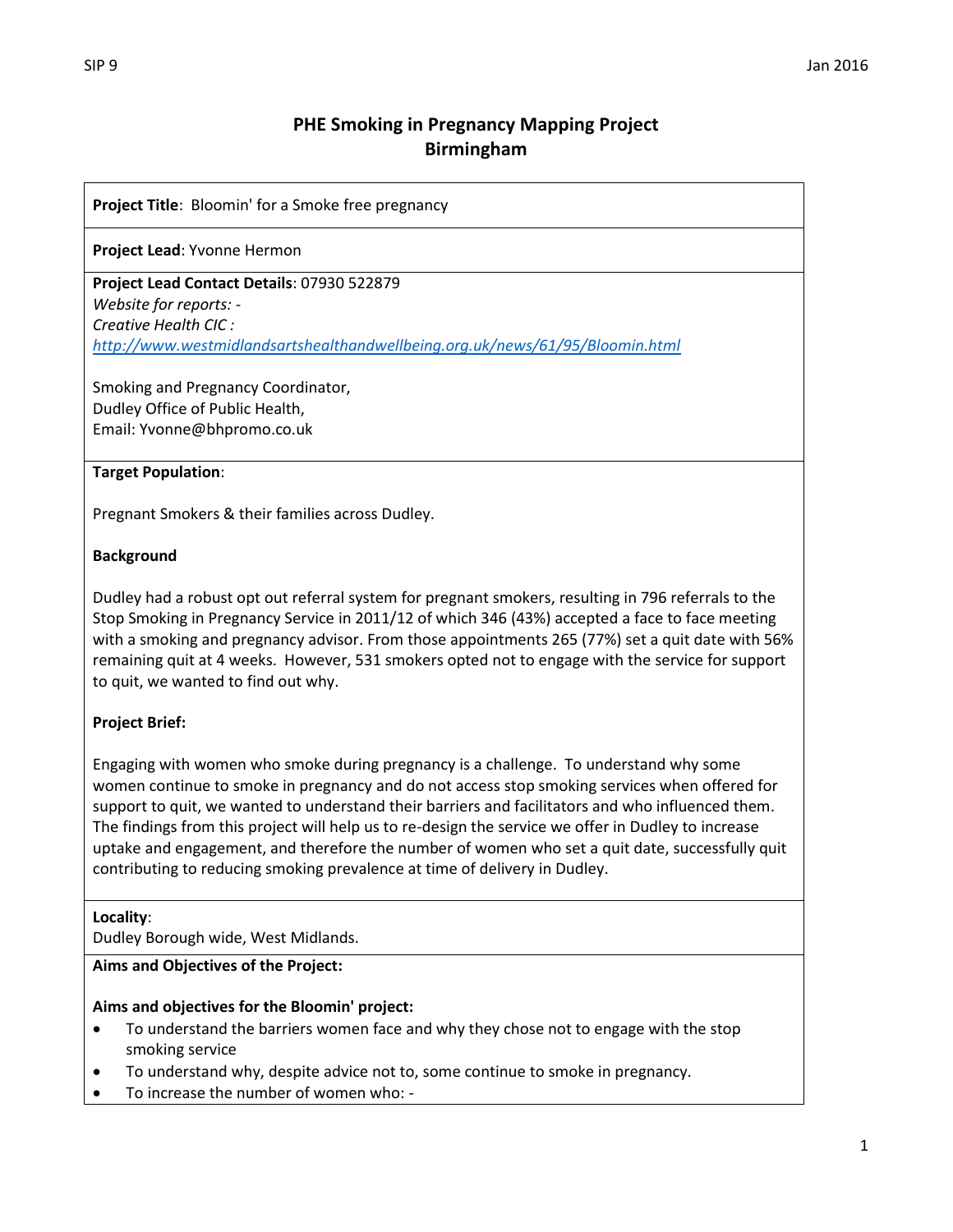- o Engage with the service
- o Set a quit date using the service

#### **Brief Description of the Project and how it operates:**

Engaging with women who smoke during pregnancy is a challenge. To understand why smokers continue to smoke in pregnancy and choose not to take up the offer of support to stop, we put together a steering group of health professionals in Dudley and commissioned artists to use a creative social marketing approach to investigate further.

We chose the title *Bloomin'* for the project because it is a positive term for a woman looking healthy in her pregnancy. It can also be used negatively as a very soft expletive, acknowledging that it's *'Bloomin' hard'* to break the smoking habit. Following a borough wide scoping exercise talking to a variety of women in different settings across Dudley gave us an insight into what we could do differently to engage with pregnant smokers better.

In 2012, an [arts social marketing project](http://www.westmidlandsartshealthandwellbeing.org.uk/uploads/Bloomin-CaseStudy-Oct14-low-res.pdf) was introduced to gain insight into pregnant women and their motivations. This project had a number of strands:

- A comedienne delivered a stand-up routine about her 'pregnant smoking daughter' in a local social club
- A visual artist talked to young women in a homeless centre; many of whom had been or were pregnant
- Interviews were conducted in antenatal clinics offering hand massages to pregnant women. The massage relaxed the women and they were more willing to discuss their reasons for not giving up smoking and what would influence them to seek support.

The service with new branding 'Bloomin' was launched in July 2013; with the main changes in practice being the production of the ['Bloomin' for a healthy pregnancy'](https://www.dudleystopsmoking.co.uk/pregnancy-and-children/bloomin-magazine/) magazine. Women received a bespoke Bloomin' Folder alongside their maternity handheld notes, blood and scan forms. This has replaced the 'Bounty' folder, which contained promotional leaflets for baby products, therefore exposing women to important public health messages earlier in pregnancy. The magazine was developed into a PAN public health magazine, but the overall emphasis gave smoking in pregnancy and smoke free messages throughout. It contains case studies of local pregnant smokers who have quit and subliminal messages within articles around the impact of smoking in pregnancy such as 'safe sleep'.

We had a week long launch within the Maternity Unit, inviting all maternity care providers to attend for a informal presentation to meet the arts and health workers and see the new branding. This helped to raise our profile and introduce the midwives to a new branding for our smoking and pregnancy service.

From here we now have a visible Bloomin' branding in antenatal clinics with our Public Health Maternity Support Workers wearing our Bloomin' T-shirts, lanyards etc. to increase the profile and promote our partnership working.

Training has been reviewed, and now includes key messages from the scoping stage.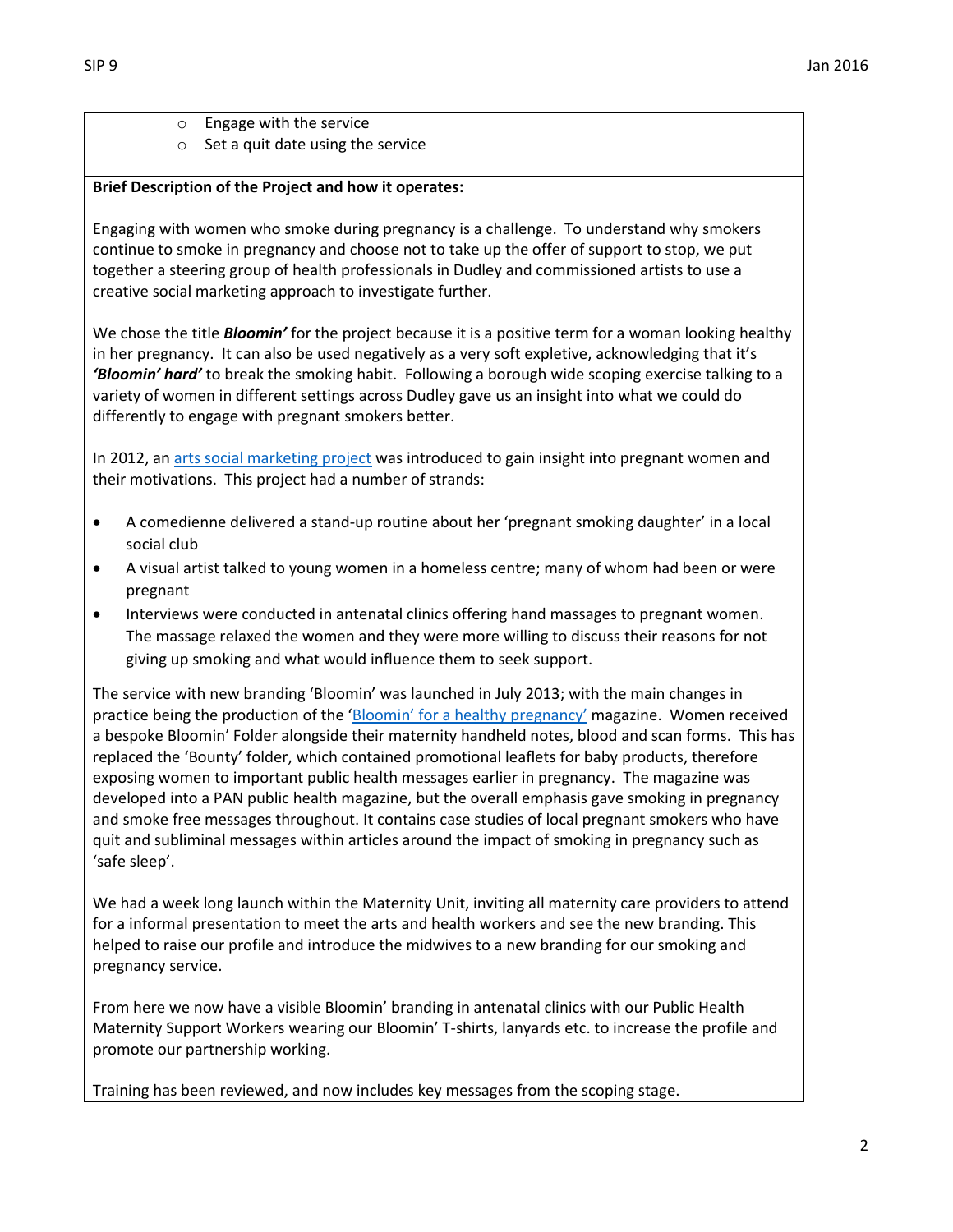Bloomin' remains an ongoing developing project, which we are now in the process of publishing our 4<sup>th</sup> edition of the Bloomin' magazine, which has increased from 20 to 24 to 32 pages. Our next edition will incorporate our next phase 'Smoke Free Children Blossom', with findings from our ongoing social marketing findings working with a variety of health professionals who care for families with children 0-5 years old.

## **Outcomes:**

Using the findings from the social marketing exercise supported the team to refocus and renew the approach used when encouraging pregnant smokers to quit. More positive, open and engaging approaches using real life case studies, with women leading the agenda. Their stories about their own positive experiences of quitting smoking by using the support of the local Dudley Stop Smoking and Pregnancy Service features heavily in the Bloomin' magazine. Launching the campaign gave us an opportunity to increase awareness of smoking and pregnancy with health care professionals and has increased their knowledge, which has helped to embed CO testing as part of routine antenatal care.

## **Results in 2013/14**

- Referrals increased 22% to 970
- Face-to-face contacts with women increased from 43% to 56%
- The number of women setting a quit date increased n231 vs 325
- The number of women successfully quit at 4 weeks increased n142 vs n174
- Quit rate fell slightly from 56% to 52%
- 85% of women were CO tested at first contact.

Using a Steering Group consisting of maternity unit, public health, and other multidisciplinary health care professionals was the key to partnership working on this project, which enabled us to implement the findings in a sustainable way. The message around smoking and pregnancy needs to be local, positive, consistent, supportive and clear to enable women to make informed decisions.

## **Relationship to current evidence base:**

There has been some evidence that incentives with pregnant smokers are successful. We felt we could reward women, in a more practical and construction way, with resources to support them and congratulate them for quitting, such as making their own colourful money boxes, certificates for quitting, making a mobile for their baby's cots and to also keep them busy by acting as a diversion tactic when they were suffering withdrawal symptoms.

By using local women in developing a new brand, with feedback from them that the smoke-free information they were given, was too clinical and far removed from everyday life, we developed the Bloomin' magazine with a holistic message around pregnancy. Women said they wanted to be told the harm, but not in a 'finger wagging' way. So using positive messages thought our local case studies has directed the messages from women themselves and their own experiences of smoking in pregnancy. This has strengthened our focus using the insight into what women feel about smoking, quitting and the barriers they face. The quotes women gave us was included as part of an ongoing